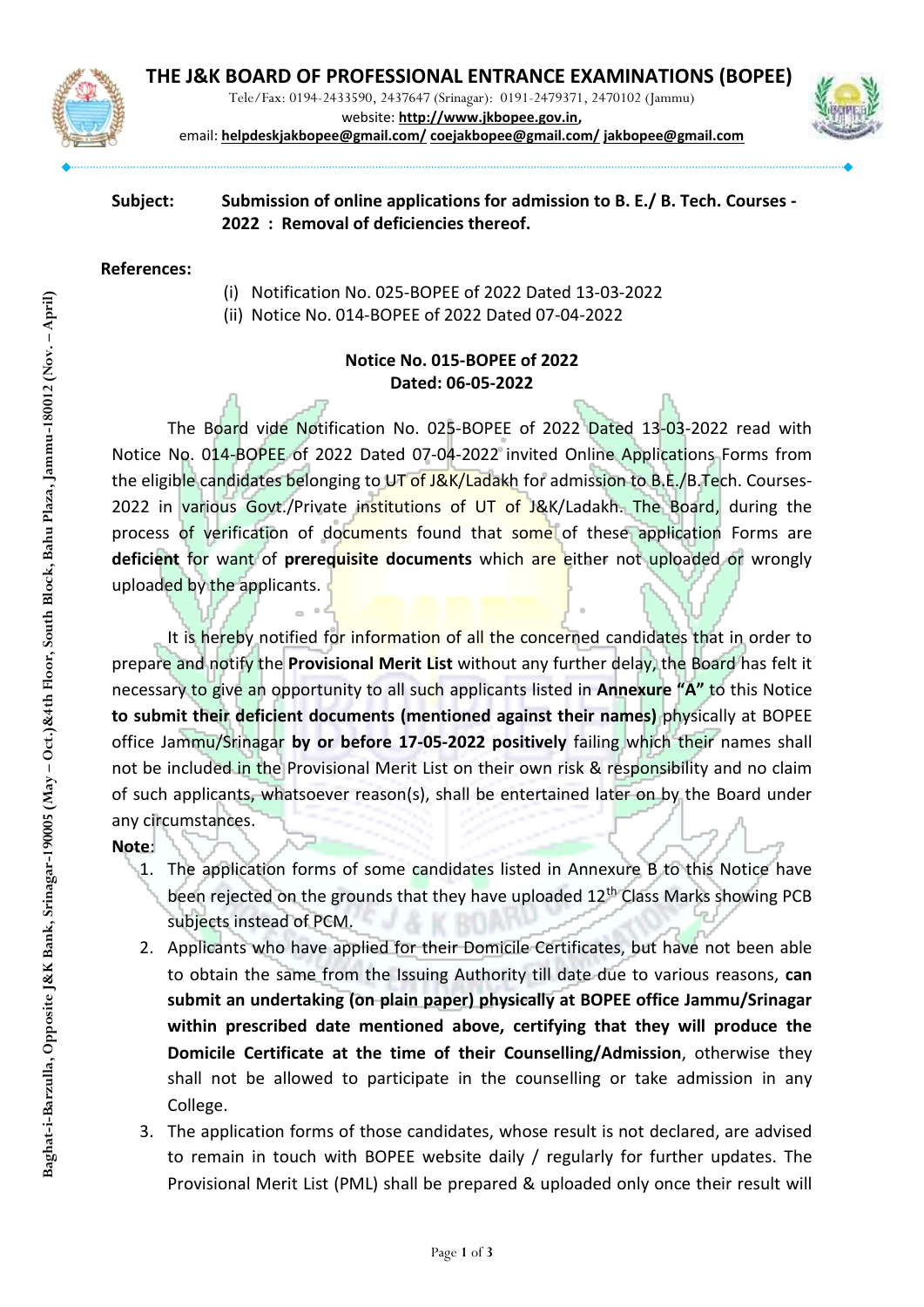be declared and they shall have to submit their  $12<sup>th</sup>$  Class marks cards immediately after the declaration of their result.

- 4. The candidate(s) who have uploaded EWS certificates and their forms are shown deficient are advised to submit their TFW (Tuition Fee Waiver) certificate instead of EWS certificate issued by concerned Tehsildar, physically at BOPEE office Jammu/ Srinagar, subject to the condition that their TFW certificate should have been issued by or before the last date i.e. 21-04-2022, fixed by the Board for filling up of online application forms as mentioned in various Notifications/ Notices/e-information brochure available on BOPEE website, failing which they will be treated as Open merit (OM) category , without any further notice.
- 5. The candidate(s) who have uploaded their expired category certificates or more than one category certificates, are advised to submit their valid category certificate issued by the Competent Authority, physically at BOPEE office Jammu/ Srinagar upto the last date mentioned in this notice, subject to the condition that their Category certificate should have been issued by the competent authority by or before the last date i.e.21-04-2022, fixed by the Board for filling up of online application forms as mentioned in various Notification/ Notice/e-information brochure available on BOPEE website.
- 6. All the applicants figuring in **Annexure "A"** to this Notice are advised to submit their deficient documents physically at BOPEE office Jammu/ Srinagar within prescribed dated fixed by Board i.e. 17-05-2022.
- 7. **No documents** shall be accepted through any **email** or **WhatsApp**.
- 8. The **Annexures "A" & "B"** to this Notice shall be available only on the BOPEE website **www.jkbopee.gov.in**
- 9. All the applicants are advised to remain in touch with the J&K BOPEE website regularly for latest updates.

**E & O E**

**Sd/-**

 **(Dr. Sunil Gupta) Controller of Examinations J&K BOPEE**

No. BOPEE/Exam-05/2022 Dated: 06-05-2022 Copy to the: -

- 1. Principal Secretary to the Hon'ble Lt. Governor, UT of J&K, Jammu/Srinagar.
- 2. Principal Secretary to the Hon'ble Lt. Governor, UT of Ladakh.
- 3. Principal Secretary to Government General Administration Department, J&K, Civil Secretariat, Jammu/Srinagar.
- 4. Principal Secretary to Higher Education Department, Civil Secretariat, Jammu/ Srinagar for information.
- 5. Secretary to Government ARI and Trainings Department, J&K, Civil Secretariat, Jammu/Srinagar.
- 6. Director Information for publication of the notice in two leading daily English Newspapers from Jammu & Srinagar, having large circulation particularly Greater Kashmir, Rising Kashmir Srinagar and Daily Excelsior & State Times Jammu.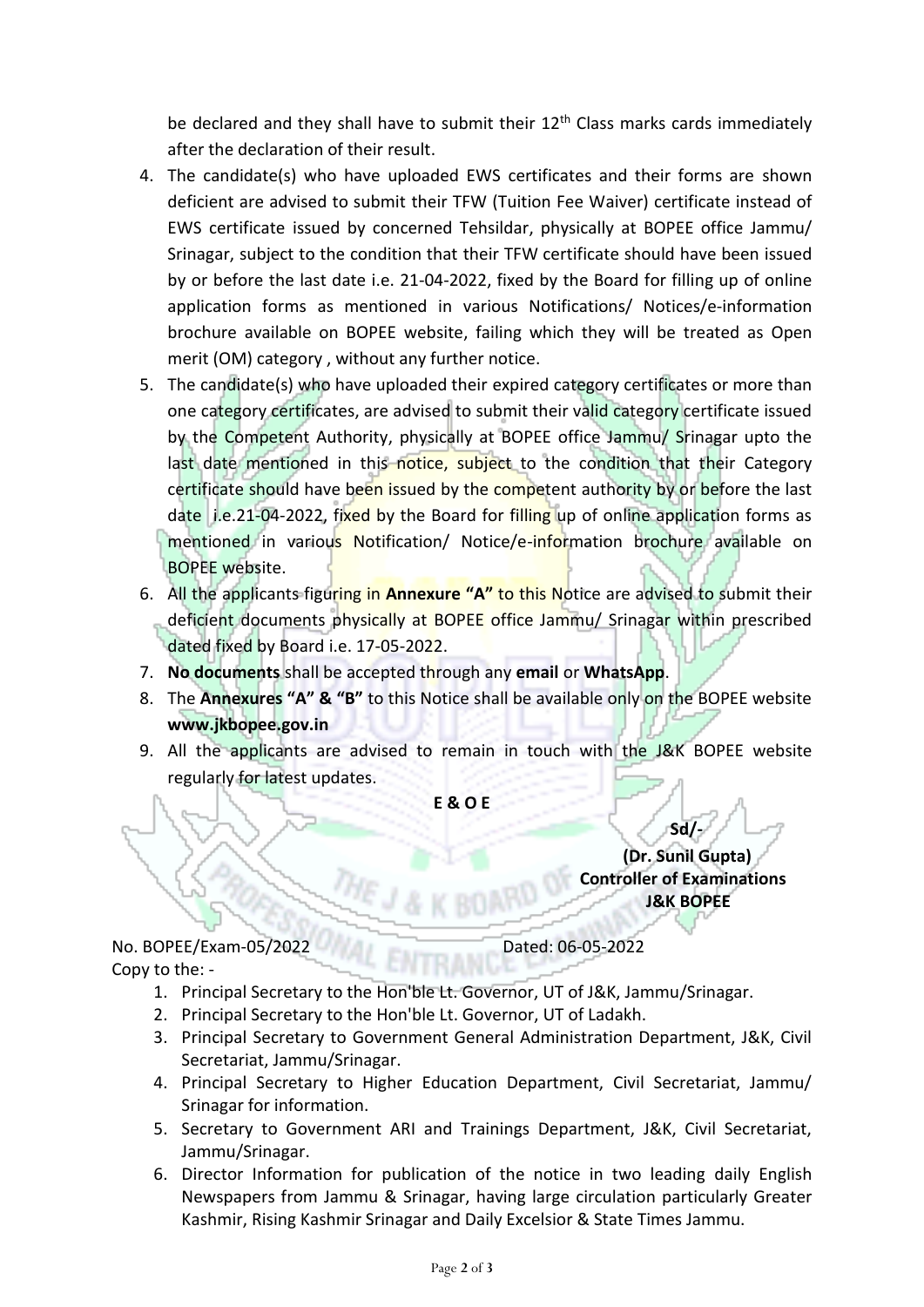- 7. Director Doordarshan Kendra Srinagar/Jammu/Leh/Kargil for favour of wide publicity through daily news bulletin.
- 8. Director Radio Kashmir/Jammu/Leh/Kargil for favour of wide publicity in different programmes.
- 9. Secretary J&K BOPEE for information
- 10. Financial Advisor/ CAO, J&K BOPEE for information.
- 11. Standing Legal Counsel, J&K BOPEE, Jammu/Srinagar
- 12. Deputy Secretary (legal), J&K BOPEE for information.
- 13. Pvt. Secretary to the Chairman, J&K, BOPEE for information of the Chairman.
- 14. Incharge I.T. Section BOPEE, for information & necessary action.
- 15. Office file.

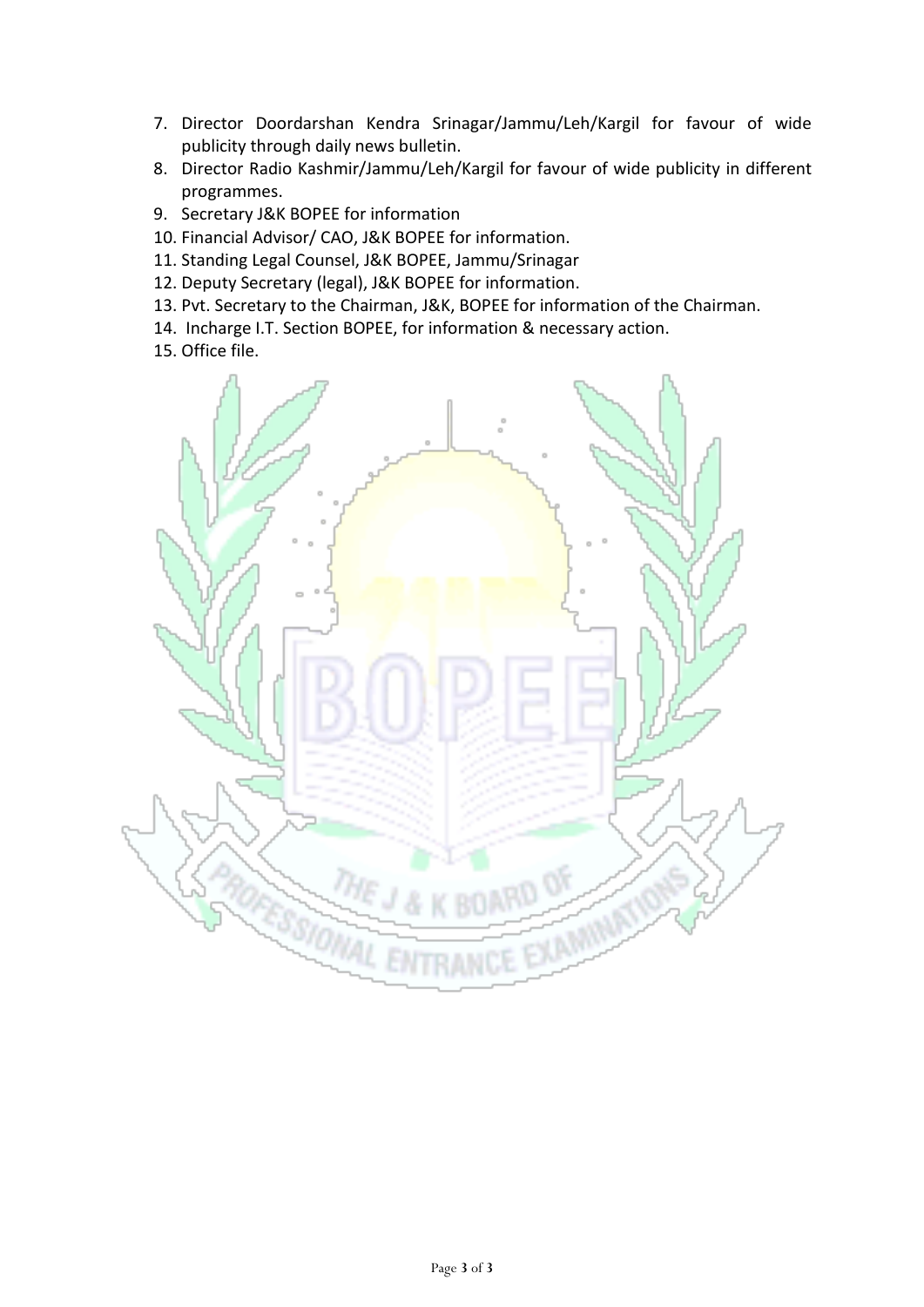| <b>SNO</b>     | <b>APPLICATION NO NAME</b> | <b>CAT</b>                               |            | <b>D1</b>  | D <sub>2</sub> | D <sub>3</sub> | <b>D4</b>  |
|----------------|----------------------------|------------------------------------------|------------|------------|----------------|----------------|------------|
| $\mathbf{1}$   | 22202501787                | ANESA JAN                                | <b>RBA</b> | D          | <b>DOB</b>     | МC             | <b>RBA</b> |
| $\overline{2}$ | 22202501940                | ASIYA JAN                                | <b>RBA</b> | D          | <b>DOB</b>     | МC             | <b>RBA</b> |
| 3              | 22202500010                | SOURAV JANGRAL                           | <b>SC</b>  | D          | <b>DOB</b>     | МC             | <b>SC</b>  |
| 4              | 22202501218                | <b>REEDHAM RATHORE</b>                   | OM         | D          | <b>DOB</b>     | MC.            |            |
| 5              | 22202501946                | NUZHAT MUSHTAQ                           | <b>OM</b>  | D          | <b>DOB</b>     | МC             |            |
| 6              | 22202501997                | MAHAJABEEN BANU                          | <b>OM</b>  | D          | <b>DOB</b>     | <b>MC</b>      |            |
| $\overline{7}$ | 22202502056                | MAJID AHMAD QADRI                        | OM         | D          | <b>DOB</b>     | MC             |            |
| 8              | 22202502105                | <b>SUHAIL AHMAD RATHER</b>               |            | D          | DOB            | МC             |            |
| 9              | 22202500776                | <b>MRIDHUL KATTAL</b>                    |            | D          | <b>DOB</b>     |                | <b>CDP</b> |
| 10             | 22202502058                | <b>AKASH KUMAR</b>                       | <b>OSC</b> | D          | <b>DOB</b>     |                | <b>OSC</b> |
| 11             | 22202502062                | PRIYAM BADYAL                            | <b>OSC</b> | D          | <b>DOB</b>     |                | <b>OSC</b> |
| 12             | 22202501513                | MEHAK KARLOOPIA                          | <b>SC</b>  | D          | <b>DOB</b>     |                | <b>SC</b>  |
| 13             | 22202500787                | <b>ARHAM JAIN</b>                        | OM         | D          | <b>DOB</b>     |                |            |
| 14             | 22202500936                | SUDHANSHUMAN BARKULIA                    | OM         | D          | <b>DOB</b>     |                |            |
| 15             | 22202501225                | AABAAN RIYAZ KOUL                        | <b>OM</b>  | D          | <b>DOB</b>     |                |            |
| 16             | 22202501227                | AIYAAN RIYAZ KOUL                        | OM         | D          | <b>DOB</b>     |                |            |
| 17             | 22202501316                | <b>GOURAV SANGRA</b>                     | OM         | D          | <b>DOB</b>     |                |            |
| 18             | 22202501439                | MUSHAIQ BILAL JAN<br>OM<br>D             |            | <b>DOB</b> |                |                |            |
| 19             | 22202501532                | SYED ISRAR AHMAD                         |            | D          | <b>DOB</b>     |                |            |
| 20             | 22202501627                | <b>ANANYA GUPTA</b>                      | OM         | D          | <b>DOB</b>     |                |            |
| 21             | 22202500727                | <b>OSC</b><br><b>MUSAIB MUDASIR</b><br>D |            |            |                | <b>OSC</b>     |            |
| 22             | 22202500800                | MOHAMMAD AQEEL FAZILI<br>OM<br>D         |            |            |                |                |            |
| 23             | 22202500804                | MUNAZA NASEER RATHER<br>OM<br>D          |            |            |                |                |            |
| 24             | 22202501006                | SAKSHAM DUTTA                            | OM<br>D    |            |                |                |            |
| 25             | 22202501043                | MOHAMMED SAAIB SHAH                      | OM         | D          |                |                |            |
| 26             | 22202501051                | <b>KAMRAN AMIN WAGAY</b>                 | <b>OM</b>  | D          |                |                |            |
| 27             | 22202501195                | <b>TOIBA TAHIR BULBUL</b>                | OM         | D          |                |                |            |
| 28             | 22202501209                | ALI JAVAID                               | OM         | D          |                |                |            |
| 29             | 22202501301                | RIDHAM SINGH                             | OM         | D          |                |                |            |
| 30             | 22202501311                | RASAGYA SHARMA                           | OM         | D          |                |                |            |
| 31             | 22202501327                | SAMARTH RAJ                              | OM         | D          |                |                |            |
| 32             | 22202501475                | SALEEM SHARIEF CHABRI                    | <b>ST</b>  | D          |                |                |            |
| 33             | 22202501477                | <b>ISHIKA RAZDAN</b>                     | OM         | D          |                |                |            |
| 34             | 22202501478                | AIMAN JAN<br>OM                          |            | D          |                |                |            |
| 35             | 22202501519                | <b>NASIR BASHIR</b>                      | OM         | D          |                |                |            |
| 36             | 22202501565                | SHEIKH FAARIS JAN                        | OM         | D          |                |                |            |
| 37             | 22202501836                | PRACHI SHARMA                            | OM         | D          |                |                |            |
| 38             | 22202501895                | ULFAT MAQBOOL                            | OM         | D          |                |                |            |
| 39             | 22202501900                | IRSALAN SHARIF DEHDAR                    | <b>ST</b>  | D          |                |                |            |
| 40             | 22202501903                | <b>VANSHIKA THAKUR</b>                   | OM         | D          |                |                |            |
| 41             | 22202502015                | AAMIR SYED PIR                           | OM         | D          |                |                |            |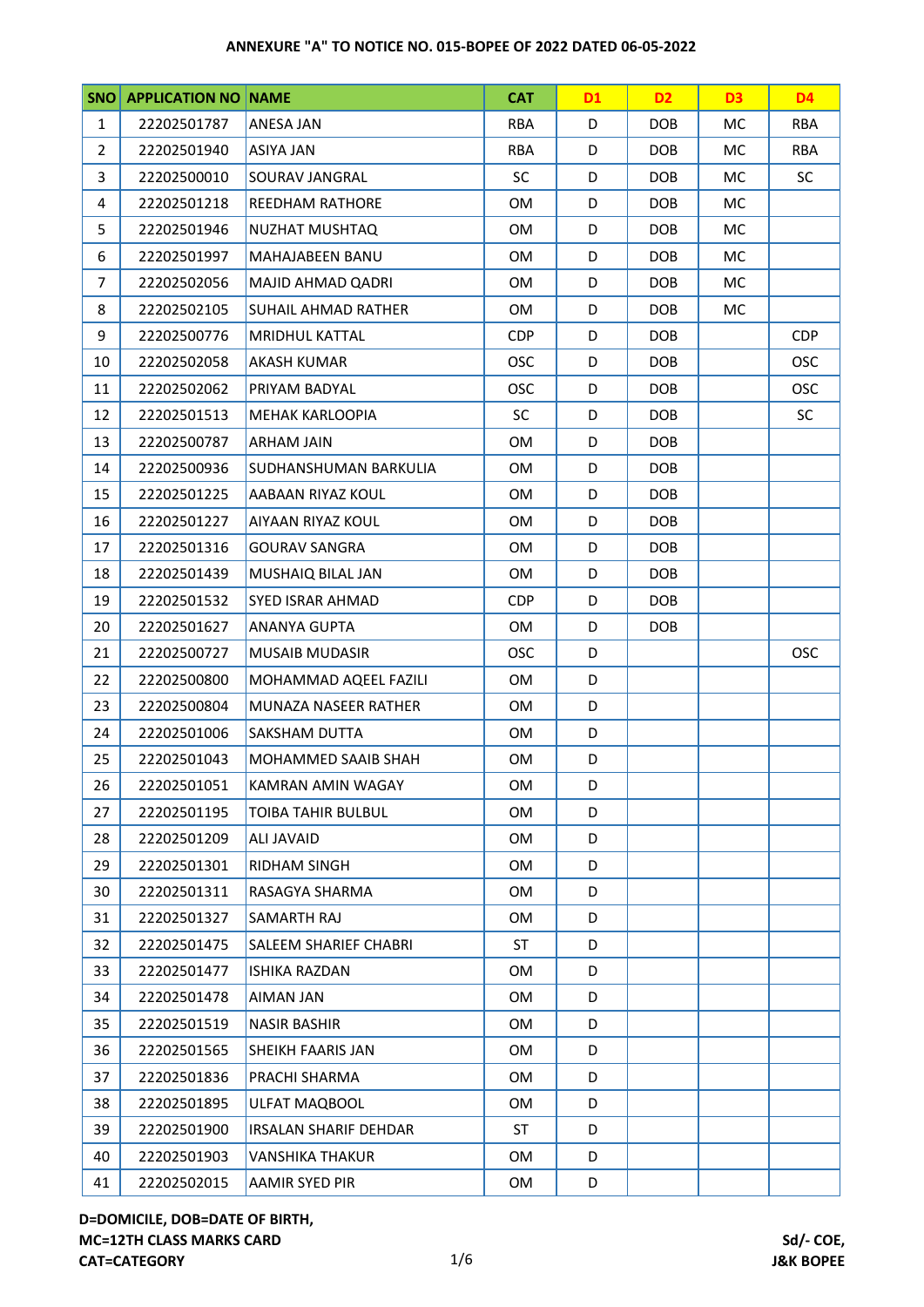| SNO |             | <b>APPLICATION NO NAME</b>               |            | <b>D1</b>  | D <sub>2</sub> | D <sub>3</sub> | <b>D4</b>  |
|-----|-------------|------------------------------------------|------------|------------|----------------|----------------|------------|
| 42  | 22202502054 | MOSADIQ AHMAD TAINKI DURANI<br>0M<br>D   |            |            |                |                |            |
| 43  | 22202502065 | <b>TOUFEEQ JAVED</b>                     | 0M         | D          |                |                |            |
| 44  | 22202501800 | AYAAN                                    | 0M         |            | <b>DOB</b>     | МC             |            |
| 45  | 22202502018 | ALJAHAN AHMAD                            | 0M         |            | <b>DOB</b>     | MC.            |            |
| 46  | 22202502092 | YASH PARIMOO                             | <b>OM</b>  |            | <b>DOB</b>     | МC             |            |
| 47  | 22202500430 | <b>GAUTAM CHOUDHARY</b>                  | ALC/IB     |            | <b>DOB</b>     |                | ALC/IB     |
| 48  | 22202501953 | <b>TANYOUSH PADEY</b>                    | <b>CDP</b> |            | <b>DOB</b>     |                | <b>CDP</b> |
| 49  | 22202500127 | <b>ABDUL KHALIQ</b>                      | <b>ST</b>  |            | <b>DOB</b>     |                | <b>PWD</b> |
| 50  | 22202501705 | AKARSHIT SARANGAL                        | <b>SC</b>  |            | <b>DOB</b>     |                | <b>SC</b>  |
| 51  | 22202501972 | ROHAN KALSOTRA                           | <b>SC</b>  |            | <b>DOB</b>     |                | <b>SC</b>  |
| 52  | 22202502030 | SABOOR ZAHOOR                            | <b>TFW</b> |            | <b>DOB</b>     |                | <b>TFW</b> |
| 53  | 22202500012 | SHAHEER UL HAQ MATTOO                    | OM         |            | <b>DOB</b>     |                |            |
| 54  | 22202500086 | <b>TANMY RAKWAL</b>                      | 0M         |            | <b>DOB</b>     |                |            |
| 55  | 22202500097 | MOHAMMAD MUHIB MATTOO                    | 0M         |            | <b>DOB</b>     |                |            |
| 56  | 22202500122 | VANSH MAGOTRA                            | <b>OM</b>  |            | <b>DOB</b>     |                |            |
| 57  | 22202500146 | SHIVAM RAKWAL                            | 0M         |            | <b>DOB</b>     |                |            |
| 58  | 22202500213 | ADHYYAN SHARMA                           | 0M         |            | <b>DOB</b>     |                |            |
| 59  | 22202500255 | OM<br><b>DOB</b><br><b>MEENU MUSHTAQ</b> |            |            |                |                |            |
| 60  | 22202500271 | OM<br><b>ABHAY KOHLI</b>                 |            |            | <b>DOB</b>     |                |            |
| 61  | 22202500289 | <b>DISHA SINGH</b>                       |            |            | <b>DOB</b>     |                |            |
| 62  | 22202500296 | PRANAV BHUTYAL<br>0M                     |            | <b>DOB</b> |                |                |            |
| 63  | 22202500331 | NIKHIL SHARMA<br>0M                      |            |            | <b>DOB</b>     |                |            |
| 64  | 22202500341 | KIRTAN DHOTRA<br>0M                      |            |            | <b>DOB</b>     |                |            |
| 65  | 22202500345 | MOHAMMAD AMAN POSH                       | OM         |            | <b>DOB</b>     |                |            |
| 66  | 22202500369 | LATIKA SHARMA                            | 0M         | <b>DOB</b> |                |                |            |
| 67  | 22202500407 | MUNEEB ILLAHI                            | OM         |            | <b>DOB</b>     |                |            |
| 68  | 22202500428 | AAKASH SHARMA                            | 0M         |            | DOB            |                |            |
| 69  | 22202500461 | SHIVANSH KOHLI                           | OM         |            | <b>DOB</b>     |                |            |
| 70  | 22202500529 | SEHAJ GUPTA                              | 0M         |            | <b>DOB</b>     |                |            |
| 71  | 22202500533 | SALMAN AHMAD BATT                        | OM         |            | <b>DOB</b>     |                |            |
| 72  | 22202500536 | WASEEM AHMED                             | <b>OM</b>  |            | <b>DOB</b>     |                |            |
| 73  | 22202500540 | SIBGAT FAROOQ                            | <b>OM</b>  |            | <b>DOB</b>     |                |            |
| 74  | 22202500542 | QURESHI ZEBA SULTANA                     | <b>RBA</b> |            | <b>DOB</b>     |                |            |
| 75  | 22202500623 | <b>ADITYA</b>                            | <b>OM</b>  |            | <b>DOB</b>     |                |            |
| 76  | 22202500669 | <b>QUDSIA</b>                            | 0M         |            | DOB            |                |            |
| 77  | 22202500684 | ADITYA DABGOTRA                          | 0M         |            | <b>DOB</b>     |                |            |
| 78  | 22202500690 | SAMBHAV MAGOTRA                          | <b>OM</b>  |            | <b>DOB</b>     |                |            |
| 79  | 22202500813 | <b>VANSH GUPTA</b>                       | 0M         |            | DOB            |                |            |
| 80  | 22202500860 | ASIF HUSSAIN BHAT                        | SP         |            | <b>DOB</b>     |                |            |
| 81  | 22202500868 | TATHAGYA JAMWAL                          | OM         |            | <b>DOB</b>     |                |            |
| 82  | 22202500874 | KARANPREET SINGH                         | OM         |            | <b>DOB</b>     |                |            |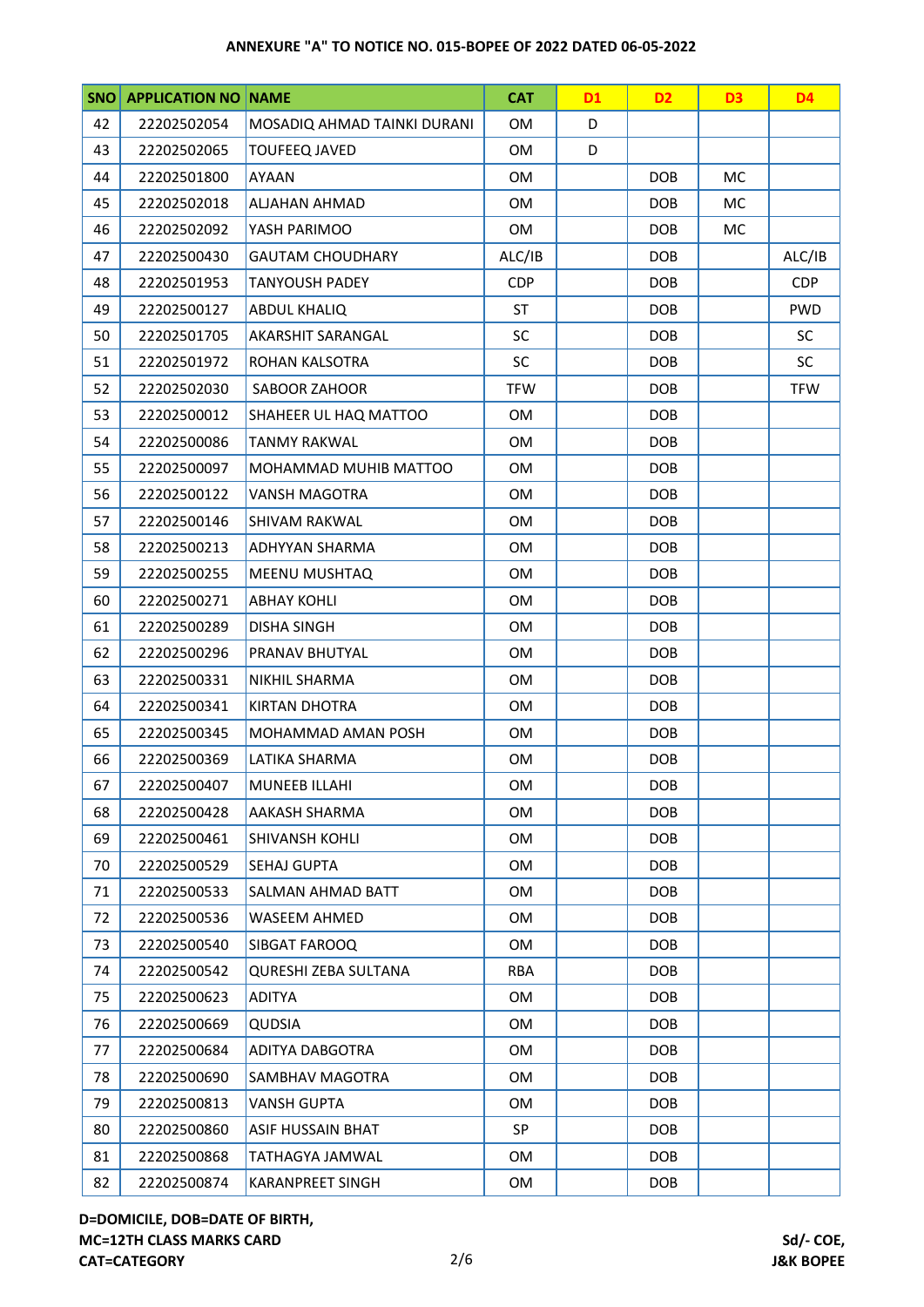| <b>SNO</b> | <b>APPLICATION NO NAME</b> |                                        | <b>CAT</b> | <b>D1</b>  | D <sub>2</sub> | D <sub>3</sub> | D <sub>4</sub> |
|------------|----------------------------|----------------------------------------|------------|------------|----------------|----------------|----------------|
| 83         | 22202500879                | SATVIK SHARMA                          |            |            | <b>DOB</b>     |                |                |
| 84         | 22202500904                | DIVYANSH KAPOOR<br>0M                  |            |            | <b>DOB</b>     |                |                |
| 85         | 22202500910                | 0M<br><b>DOB</b><br>ALEEM QURESHI      |            |            |                |                |                |
| 86         | 22202500912                | <b>ABHEET SINGH</b>                    | 0M         |            | <b>DOB</b>     |                |                |
| 87         | 22202500938                | <b>RIYA</b>                            | <b>SC</b>  |            | <b>DOB</b>     |                |                |
| 88         | 22202500943                | MOHAMMED SAAD CHOWDHARY                | ST         |            | <b>DOB</b>     |                |                |
| 89         | 22202501012                | <b>TARUN SINGH</b><br>0M<br><b>DOB</b> |            |            |                |                |                |
| 90         | 22202501057                | ZAMIS IRSHAD                           | 0M         |            | <b>DOB</b>     |                |                |
| 91         | 22202501104                | RAGHAV GUPTA                           | <b>OM</b>  |            | <b>DOB</b>     |                |                |
| 92         | 22202501129                | HAASHID NISSAR LALA                    | 0M         |            | <b>DOB</b>     |                |                |
| 93         | 22202501133                | <b>ANISH SAWHNEY</b>                   | <b>OM</b>  |            | <b>DOB</b>     |                |                |
| 94         | 22202501143                | <b>ARYAN SAPROO</b>                    | <b>OM</b>  |            | <b>DOB</b>     |                |                |
| 95         | 22202501152                | MUTNAHIM QAYUM                         | <b>RBA</b> |            | <b>DOB</b>     |                |                |
| 96         | 22202501154                | <b>VANSH JAMWAL</b>                    | 0M         |            | <b>DOB</b>     |                |                |
| 97         | 22202501168                | ZAID NAZIR BHAT                        | <b>OM</b>  |            | <b>DOB</b>     |                |                |
| 98         | 22202501174                | <b>PARAS SINGH</b>                     | 0M         |            | <b>DOB</b>     |                |                |
| 99         | 22202501196                | <b>ARYAN RAINA</b>                     | <b>OM</b>  |            | <b>DOB</b>     |                |                |
| 100        | 22202501229                | <b>SOBIYA AMIN</b>                     | <b>OM</b>  |            | <b>DOB</b>     |                |                |
| 101        | 22202501234                | 0M<br><b>DOB</b><br>DANISH S CHAMBIAL  |            |            |                |                |                |
| 102        | 22202501250                | <b>MOHD OWAIS</b>                      |            |            | <b>DOB</b>     |                |                |
| 103        | 22202501264                | MOHAMMAD SALIQ<br><b>OM</b>            |            | <b>DOB</b> |                |                |                |
| 104        | 22202501267                | <b>OSC</b><br><b>SUMIT VERMA</b>       |            |            | <b>DOB</b>     |                |                |
| 105        | 22202501277                | ARYAMIK SHARMA<br>0M<br><b>DOB</b>     |            |            |                |                |                |
| 106        | 22202501279                | OM<br><b>DOB</b><br>NISCHE VERMA       |            |            |                |                |                |
| 107        | 22202501322                | <b>TAVISHI SHARMA</b>                  | <b>OM</b>  |            | <b>DOB</b>     |                |                |
| 108        | 22202501340                | DANIYAAL WANI                          | 0M         |            | <b>DOB</b>     |                |                |
| 109        | 22202501348                | AMAAN PARVAIZ RATHER                   | <b>OM</b>  |            | <b>DOB</b>     |                |                |
| 110        | 22202501361                | PRANSHU NISHANT                        | <b>OSC</b> |            | <b>DOB</b>     |                |                |
| 111        | 22202501373                | WALEED JAVAID HAKAK                    | <b>OM</b>  |            | <b>DOB</b>     |                |                |
| 112        | 22202501383                | VASU SHARMA                            | <b>OM</b>  |            | <b>DOB</b>     |                |                |
| 113        | 22202501384                | <b>VIDHI KOUL</b>                      | <b>OM</b>  |            | DOB            |                |                |
| 114        | 22202501386                | SHRIYA RAINA                           | OM         |            | <b>DOB</b>     |                |                |
| 115        | 22202501387                | DIKSHA SHARMA                          | <b>OM</b>  |            | <b>DOB</b>     |                |                |
| 116        | 22202501389                | <b>MARUSHIKA SURI</b>                  | <b>OM</b>  |            | <b>DOB</b>     |                |                |
| 117        | 22202501393                | JAGDEEP SINGH                          | <b>OM</b>  |            | <b>DOB</b>     |                |                |
| 118        | 22202501402                | <b>JHALAK GUPTA</b>                    | <b>OM</b>  |            | <b>DOB</b>     |                |                |
| 119        | 22202501409                | <b>SWASTIK THAKUR</b>                  | <b>OM</b>  |            | <b>DOB</b>     |                |                |
| 120        | 22202501412                | SHOWKET AHMAD DAR                      | <b>RBA</b> |            | <b>DOB</b>     |                |                |
| 121        | 22202501415                | ASHISH KUMAR THAKUR                    | <b>RBA</b> |            | <b>DOB</b>     |                |                |
| 122        | 22202501438                | NITISH KUMAR                           | <b>SC</b>  |            | <b>DOB</b>     |                |                |
| 123        | 22202501454                | <b>FEZAN GAFOOR</b>                    | <b>ST</b>  |            | <b>DOB</b>     |                |                |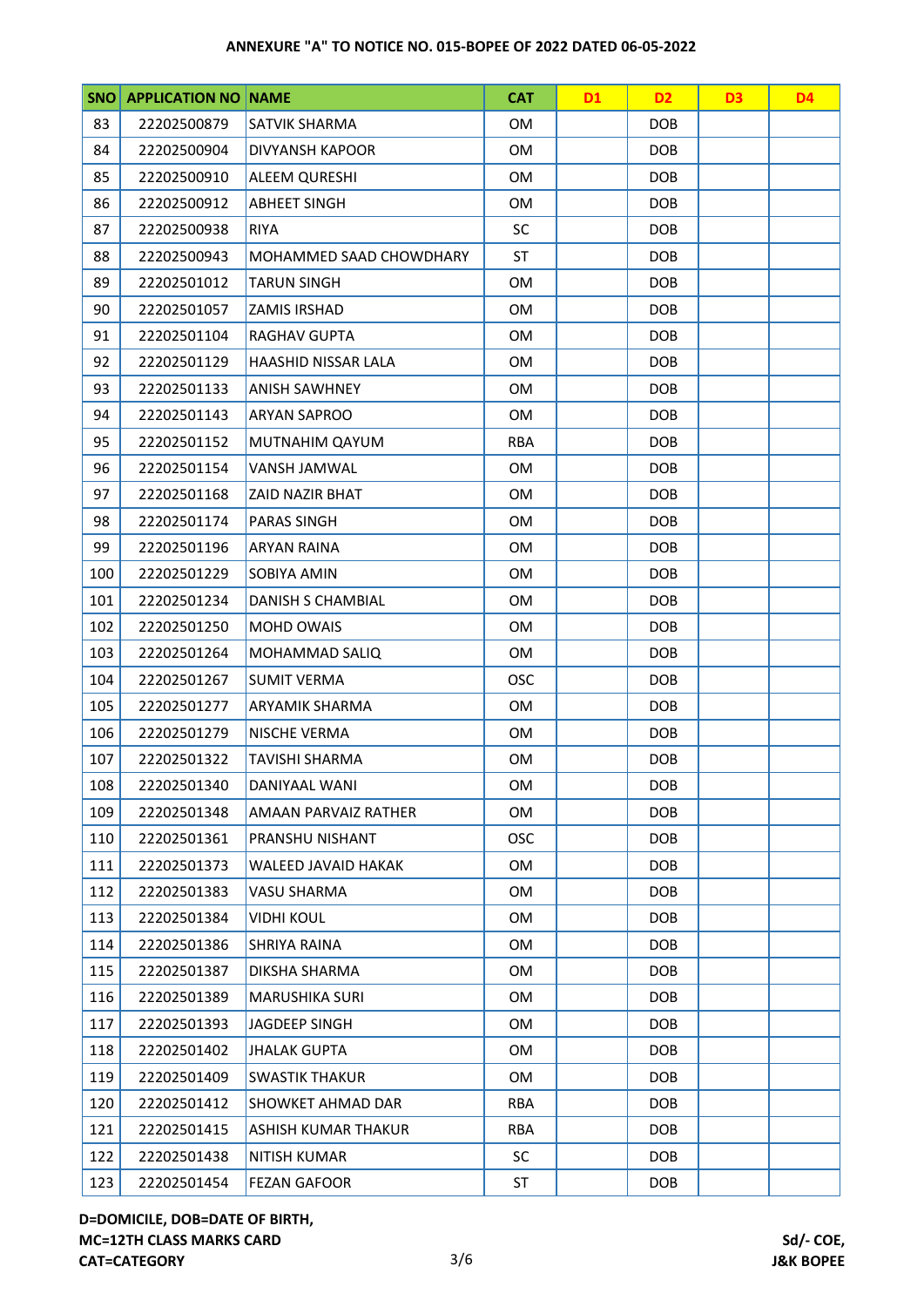| SNO | <b>APPLICATION NO NAME</b> |                                             | <b>CAT</b>       | <b>D1</b>  | D <sub>2</sub> | D <sub>3</sub> | <b>D4</b> |
|-----|----------------------------|---------------------------------------------|------------------|------------|----------------|----------------|-----------|
| 124 | 22202501456                | <b>LAKSH KAPOOR</b><br>OM                   |                  |            | <b>DOB</b>     |                |           |
| 125 | 22202501460                | PRIYANSHU BHALLA                            | <b>OM</b>        |            | <b>DOB</b>     |                |           |
| 126 | 22202501479                | RAGHAV SHARMA<br>OM                         |                  | <b>DOB</b> |                |                |           |
| 127 | 22202501490                | RAGHAV SHARMA                               | OM               |            | <b>DOB</b>     |                |           |
| 128 | 22202501497                | AYAAN NIAZ BANDEY                           | <b>OM</b>        |            | <b>DOB</b>     |                |           |
| 129 | 22202501512                | SMARTH SACHDEVA                             | OM               |            | <b>DOB</b>     |                |           |
| 130 | 22202501520                | SOHAIL JAMWAL PANDIT                        | OM               |            | <b>DOB</b>     |                |           |
| 131 | 22202501546                | <b>RAGHAV DUTTA</b>                         | <b>OM</b>        |            | <b>DOB</b>     |                |           |
| 132 | 22202501557                | <b>AMAN SINGH</b>                           | OM               |            | <b>DOB</b>     |                |           |
| 133 | 22202501622                | SHEERSHAK SHARMA                            | OM               |            | <b>DOB</b>     |                |           |
| 134 | 22202501625                | <b>VANSH</b>                                | <b>OM</b>        |            | <b>DOB</b>     |                |           |
| 135 | 22202501637                | <b>GEETANSH THAKUR</b>                      | OM               |            | <b>DOB</b>     |                |           |
| 136 | 22202501725                | <b>NANDINI BAWA</b>                         | <b>OM</b>        |            | <b>DOB</b>     |                |           |
| 137 | 22202501742                | ZIZA AMEEN                                  | OM               |            | <b>DOB</b>     |                |           |
| 138 | 22202501743                | VIPANSI KUNDRAL                             | OM               |            | <b>DOB</b>     |                |           |
| 139 | 22202501781                | <b>RUBIN SINGH</b>                          | OM               |            | <b>DOB</b>     |                |           |
| 140 | 22202501825                | TAUFEEQ MUSHTAQ                             | OM               |            | <b>DOB</b>     |                |           |
| 141 | 22202501835                | KAISAR AHMAD LONE                           | <b>DOB</b><br>OM |            |                |                |           |
| 142 | 22202501842                | <b>ST</b><br>ZAHIDA BANOO                   |                  | <b>DOB</b> |                |                |           |
| 143 | 22202501857                | <b>OWAIS SHAKIL BHAT</b>                    |                  |            | <b>DOB</b>     |                |           |
| 144 | 22202501864                | OM<br>ABRAR AHMAD KHATEEB                   |                  | <b>DOB</b> |                |                |           |
| 145 | 22202501865                | <b>BALESHWAR SINGH</b><br>OM                |                  | <b>DOB</b> |                |                |           |
| 146 | 22202501868                | SUDHANSHU MODI<br>OM<br><b>DOB</b>          |                  |            |                |                |           |
| 147 | 22202501871                | <b>SC</b><br><b>DOB</b><br>LALIT KUMAR KALA |                  |            |                |                |           |
| 148 | 22202501922                | <b>DIVIJ GUPTA</b>                          | OM               |            | <b>DOB</b>     |                |           |
| 149 | 22202501927                | <b>MOHAMMAD UBAID BHAT</b>                  | OM               |            | <b>DOB</b>     |                |           |
| 150 | 22202501954                | ANIRUDH SHARMA                              | OM               |            | <b>DOB</b>     |                |           |
| 151 | 22202501974                | SARTHAK SHARMA                              | OM               |            | <b>DOB</b>     |                |           |
| 152 | 22202501977                | <b>NIRWAN GUPTA</b>                         | OM               |            | <b>DOB</b>     |                |           |
| 153 | 22202501986                | <b>AAYAT YOUSUF</b>                         | OM               |            | <b>DOB</b>     |                |           |
| 154 | 22202502010                | ARYAN SALARIA                               | OM               |            | <b>DOB</b>     |                |           |
| 155 | 22202502039                | ARYAN KAILA                                 | OM               |            | <b>DOB</b>     |                |           |
| 156 | 22202502055                | LAKSHAY SINGH LANGEH                        | <b>OM</b>        |            | DOB.           |                |           |
| 157 | 22202502067                | <b>SALONI SHARMA</b>                        | OM               |            | <b>DOB</b>     |                |           |
| 158 | 22202502078                | DANISH YOUSUF MIR                           | OM               |            | DOB            |                |           |
| 159 | 22202502081                | AAYUSHMAN JAMWAL                            | OM               |            | <b>DOB</b>     |                |           |
| 160 | 22202502086                | ARIHANT SHARMA                              | <b>TFW</b>       |            | <b>DOB</b>     |                |           |
| 161 | 22202502091                | <b>VIKRAMJIT SINGH</b>                      | OM               |            | DOB            |                |           |
| 162 | 22202502095                | MOHAMMAD USMAN SUBLA                        | OM               |            | <b>DOB</b>     |                |           |
| 163 | 22202502097                | <b>KRRISH VERMA</b>                         | OM               |            | <b>DOB</b>     |                |           |
| 164 | 22202502103                | UMAID HAMID                                 | OM               |            | <b>DOB</b>     |                |           |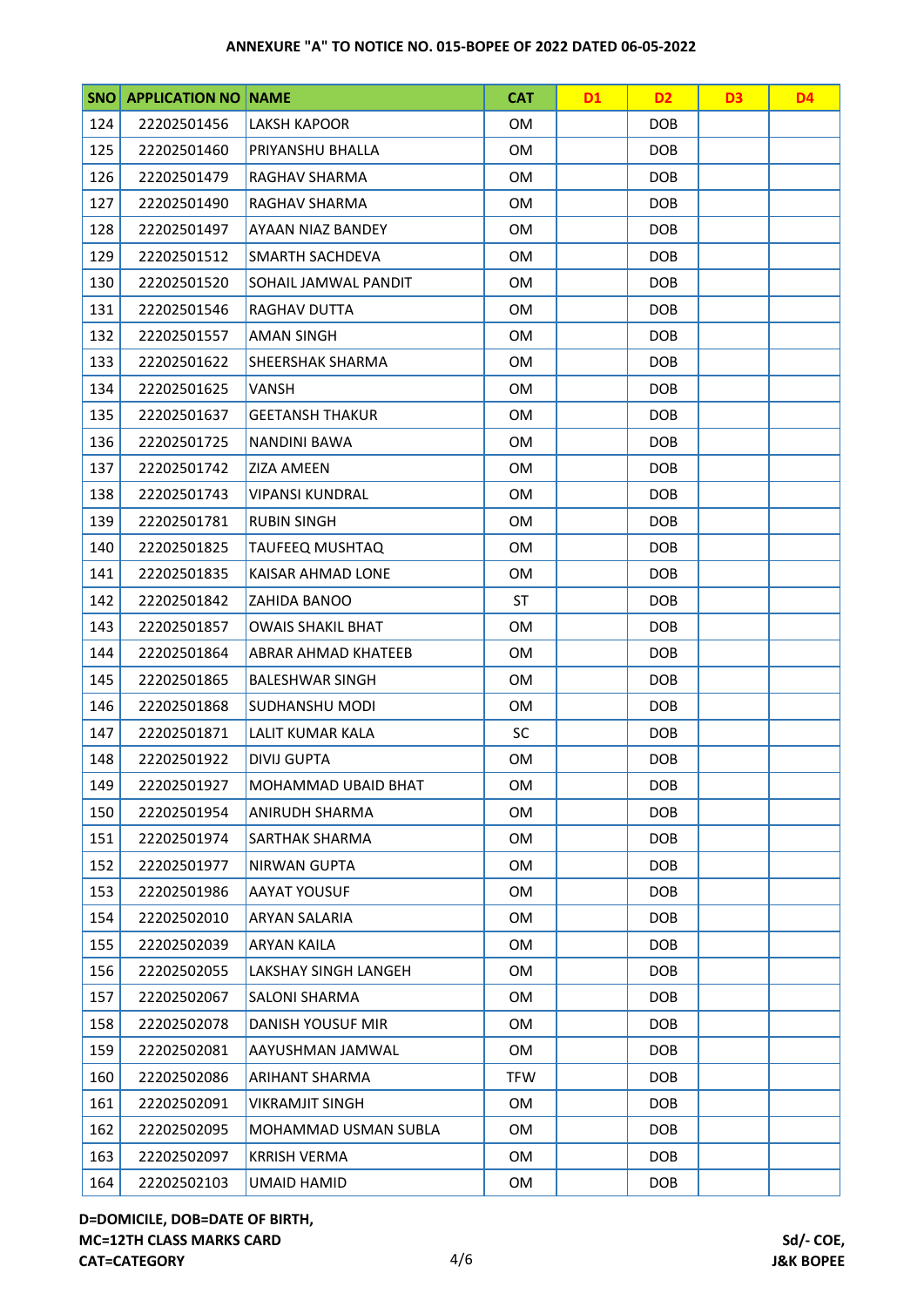| <b>SNO</b> | <b>APPLICATION NO</b> | <b>NAME</b>              | <b>CAT</b>  | <b>D1</b> | D <sub>2</sub> | D <sub>3</sub> | <b>D4</b>   |
|------------|-----------------------|--------------------------|-------------|-----------|----------------|----------------|-------------|
| 165        | 22202501309           | <b>HADI BADRI</b>        | 0M          |           |                | МC             |             |
| 166        | 22202501470           | <b>RAHIL AMIN</b>        | <b>OM</b>   |           |                | MC.            |             |
| 167        | 22202501839           | POSHA BASHIR             | ALC/IB      |           |                | МC             |             |
| 168        | 22202501896           | <b>MUNEEB YOUSF</b>      | <b>OM</b>   |           |                | MC.            |             |
| 169        | 22202500293           | RAHUL SINGH LALOTRA      | CDP         |           |                |                | <b>CDP</b>  |
| 170        | 22202501003           | <b>ANKIT</b>             | CDP         |           |                |                | <b>CDP</b>  |
| 171        | 22202501276           | TRISHA SHARMA            | <b>CDP</b>  |           |                |                | <b>CDP</b>  |
| 172        | 22202502077           | <b>TAVNEET KOUR</b>      | CDP         |           |                |                | <b>CDP</b>  |
| 173        | 22202502038           | <b>UZAIR RIYAZ</b>       | <b>JKPM</b> |           |                |                | <b>JKPM</b> |
| 174        | 22202502044           | HARSHITA PANDITA         | JKPM        |           |                |                | <b>JKPM</b> |
| 175        | 22202500451           | <b>ARYAN GUPTA</b>       | <b>RBA</b>  |           |                |                | <b>RBA</b>  |
| 176        | 22202501211           | ANSHIKKA JAIN            | SP          |           |                |                | SP          |
| 177        | 22202500489           | <b>HARIS AHMAD KABOO</b> | <b>TFW</b>  |           |                |                | <b>TFW</b>  |
| 178        | 22202500773           | SALIK BASHIR DAR         | <b>TFW</b>  |           |                |                | <b>TFW</b>  |
| 179        | 22202501401           | <b>AKSHIKA GUPTA</b>     | <b>EWS</b>  |           |                |                | <b>TFW</b>  |
| 180        | 22202501544           | <b>UDAY RATHORE</b>      | <b>EWS</b>  |           |                |                | <b>TFW</b>  |